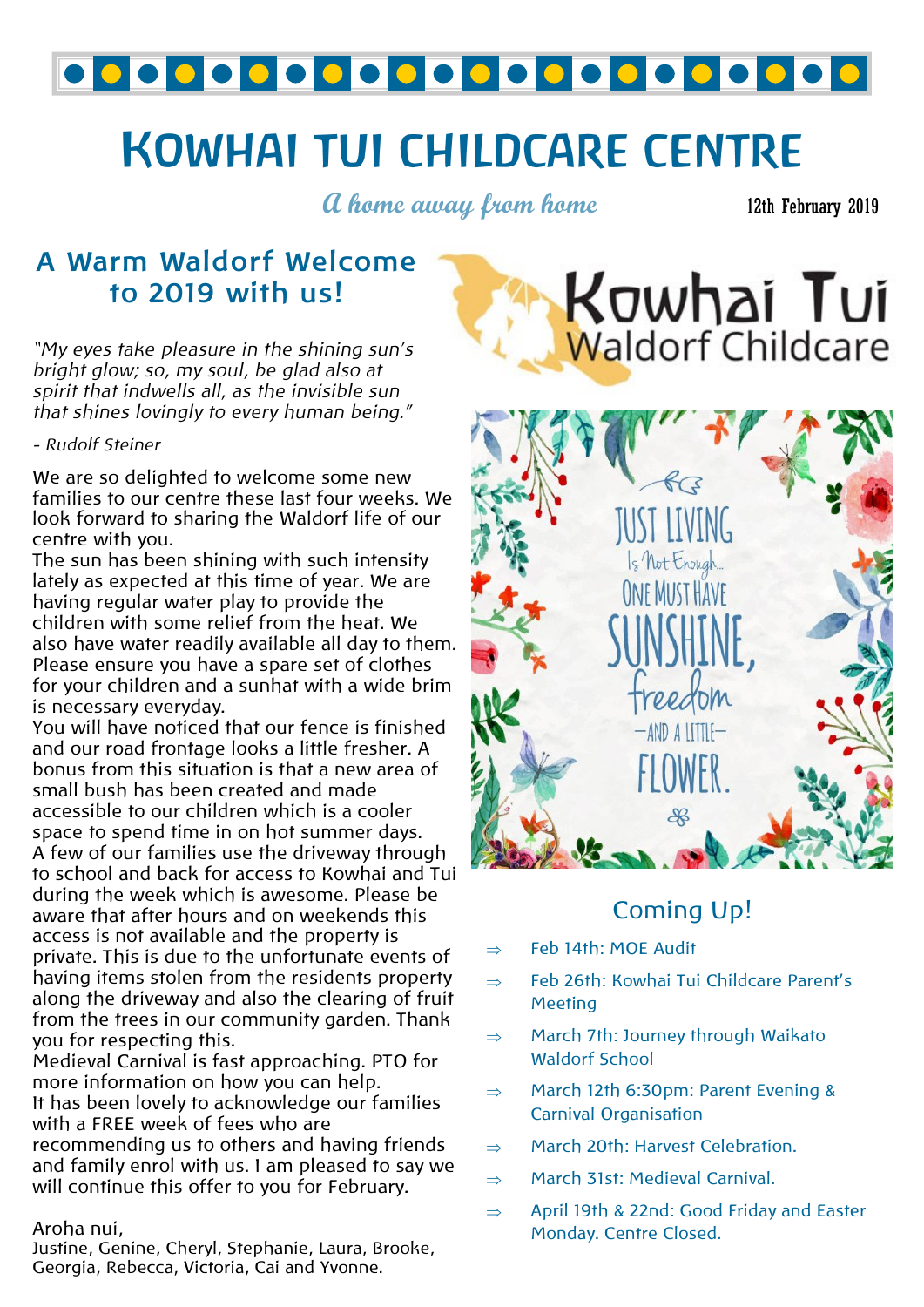

**Our Community Medieval Carnival is fast approaching. This is our biggest Fundraising event of the year and brings close to 4,000 people into our community on the day. Kowhai and Tui directly benefit from the funds raised and thus far 2018 takings have helped us pay for Cheryl and Brooke's Steiner Course for this year. Our Centre runs the Nacho Food Stall which is coordinated by Justine our Cook. We will soon be asking for volunteers to assist on serving on the day for an hour and for offerings of Nacho (vegetarian) mix to be made up. The community is always keen for helpers in all areas from set up on Saturday and pack down on Sunday afternoon. I personally have been heavily involved for the last ten years and as intense as the weekend is for the organisers it is also one of the most rewarding and fun experiences for all and the best way to meet new people and really create a sense of belonging within this very extraordinary community. Either ask myself or Justine or parents on the PA who have children with us, Miriam's Mum Hollie mrsh.beall@gmail.com or Bella's Mum Jo. At our March Parent Evening on the 12th we will be discussing this further.**

**Thank you so much in advance!**

Waikato Waldorf Medieval Carnival Sun 31st March 10am—3pm





As mentioned in a previous newsletter, this year marks 100 years of Waldorf Education and in light of it being Rudolf Steiner's 158th birthday next week, I feel it is appropriate to share more on this incredible being whom guides the philosophy of Kowhai Tui Childcare.

Modern Anthroposophy is the creation of Rudolf Steiner who was a philosopher, a spiritual scientist and teacher, a Christian mystic, an educator, an esotericist, an artist and an initiate. Steiner was a person with enormous gifts, many of which he put aside in order to mastering the university disciplines.

Anthroposophy literally means "the wisdom of the human being." Anthroposophy comprises of, among other things—a theory of how we see the world, a practical path of inner development and a series of descriptions of human development in terms of thinking, feeling and willing. There are more than 360 volumes of Steiner's writings and lectures. He was a Renaissance man who seemed to know and have spoken about everything. (Words extracted from 'What is Anthroposophy? Three Perspectives on Self-Knowledge.)

## **KEY CONTACT DETAILS**

0508 4WALDORF (0508-492-536) Yvonne: Administrator (Ext 3) eceoffice@waikatowaldorf.school.nz Cai: Accounts (Ext 3) eceaccounts@waikatowaldorf.school.nz

Rebecca: Manager for Kowhai and Tui (Ext 3) kowhai@waikatowaldorf.school.nz

Kowhai Whare: (Ext 1) Tui Whare: (Ext 2)